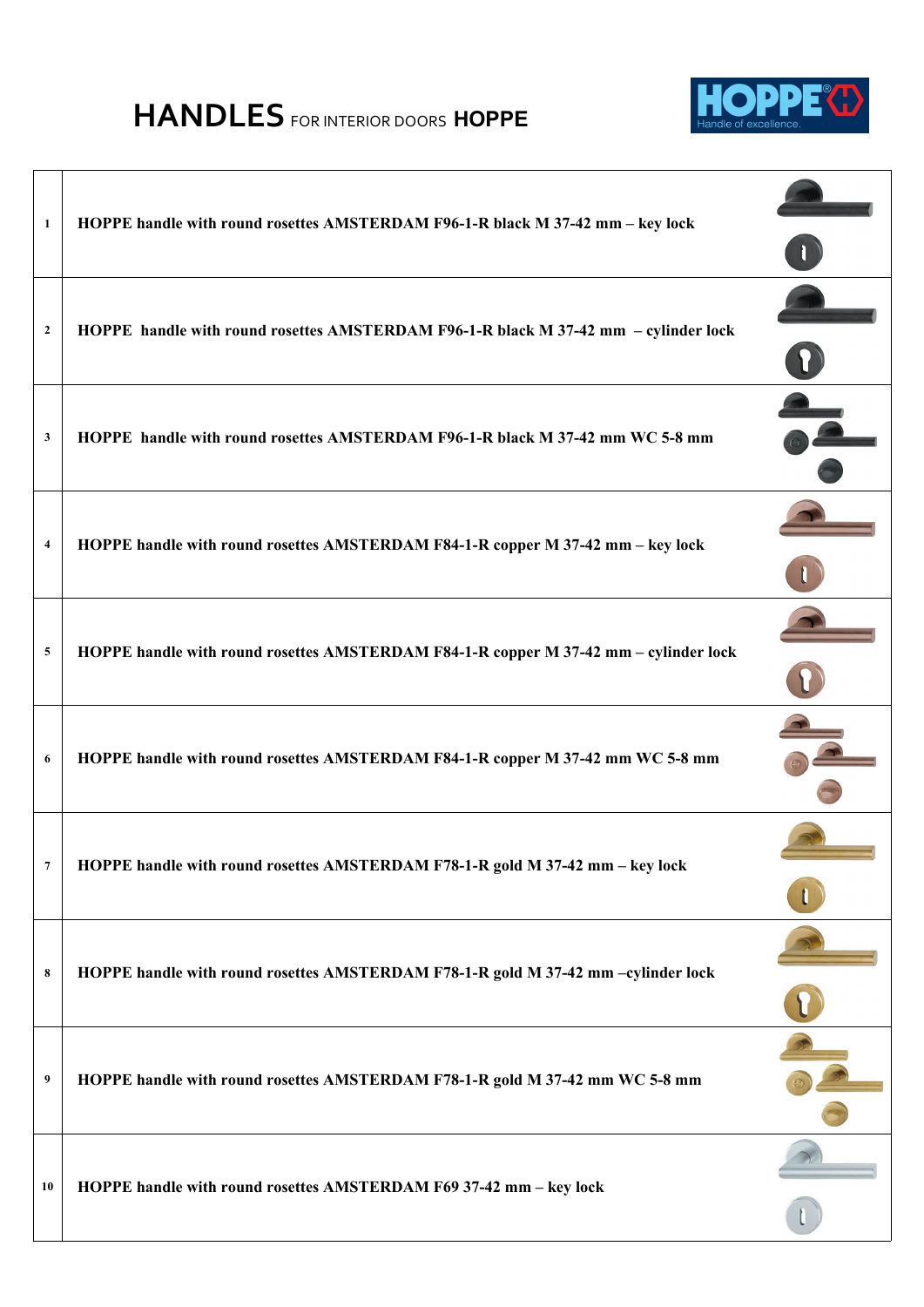| 11 | HOPPE handle with round rosettes AMSTERDAM F69 77-82 mm - cylinder lock                 |              |
|----|-----------------------------------------------------------------------------------------|--------------|
| 12 | HOPPE handle with round rosettes AMSTERDAM F69 37-42 mm WC 5-8 mm                       |              |
| 13 | HOPPE handle with round rosettes AMSTERDAM F69 67-72 mm - cylinder lock and ball handle |              |
| 14 | HOPPE handle with square rosettes TOULON F9714M 42-47 mm - key lock                     |              |
| 15 | HOPPE handle with square rosettes TOULON F9714M 67-72 mm - cylinder lock                | $\mathbf{r}$ |
| 16 | HOPPE handle with square rosettes TOULON F9714M 42-47 mm WC 5-8 mm                      |              |
| 17 | HOPPE handle with square rosettes TOULON F9 37-47 mm - key lock                         |              |
| 18 | HOPPE handle with square rosettes TOULON F9 62-72 mm - cylinder lock                    |              |
| 19 | HOPPE handle with square rosettes TOULON F9 37-47 mm WC 5-8 mm                          |              |
| 20 | HOPPE handle with square rosettes TOULON F1 37-47 mm - key lock                         |              |
| 21 | HOPPE handle with square rosettes TOULON F1 62-72 mm -cylinder lock                     |              |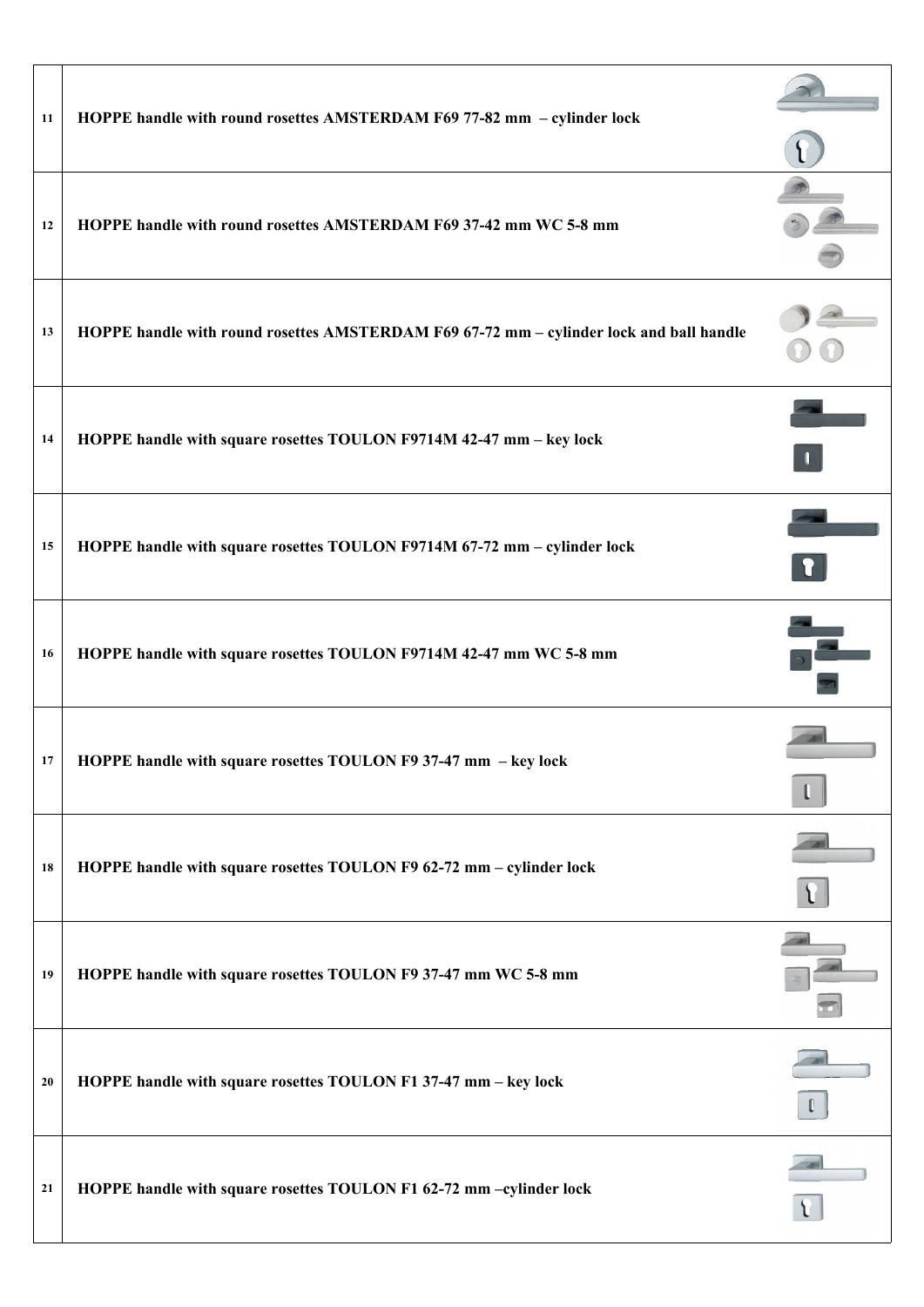| 22 | HOPPE handle with square rosettes TOULON F1 37-47 mm WC 5-8 mm                        |  |
|----|---------------------------------------------------------------------------------------|--|
| 23 | HOPPE handle with square rosettes DALLAS F69 37-42 mm - key lock                      |  |
| 24 | HOPPE handle with square rosettes DALLAS F69 37-42 mm - cylinder lock                 |  |
| 25 | HOPPE handle with square rosettes DALLAS F69 37-42 mm WC 5-8 mm                       |  |
| 26 | HOPPE handle with square rosettes DALLAS F69 57-62 mm - cylinder lock                 |  |
| 27 | HOPPE handle with square rosettes DALLAS F69 62-67 mm - cylinder lock and ball handle |  |
| 28 | HOPPE handle with round rosettes MILANO F1 36-45 mm - key lock                        |  |
| 29 | HOPPE handle with round rosettes MILANO F1 36-45 mm - cylinder lock                   |  |
| 30 | HOPPE handle with round rosettes MILANO F1 36-45 mm WC 5-8 mm                         |  |
| 31 | HOPPE handle with round rosettes MILANO F4 36-45 mm - key lock                        |  |
| 32 | HOPPE handle with round rosettes MILANO F4 36-45 mm - cylinder lock                   |  |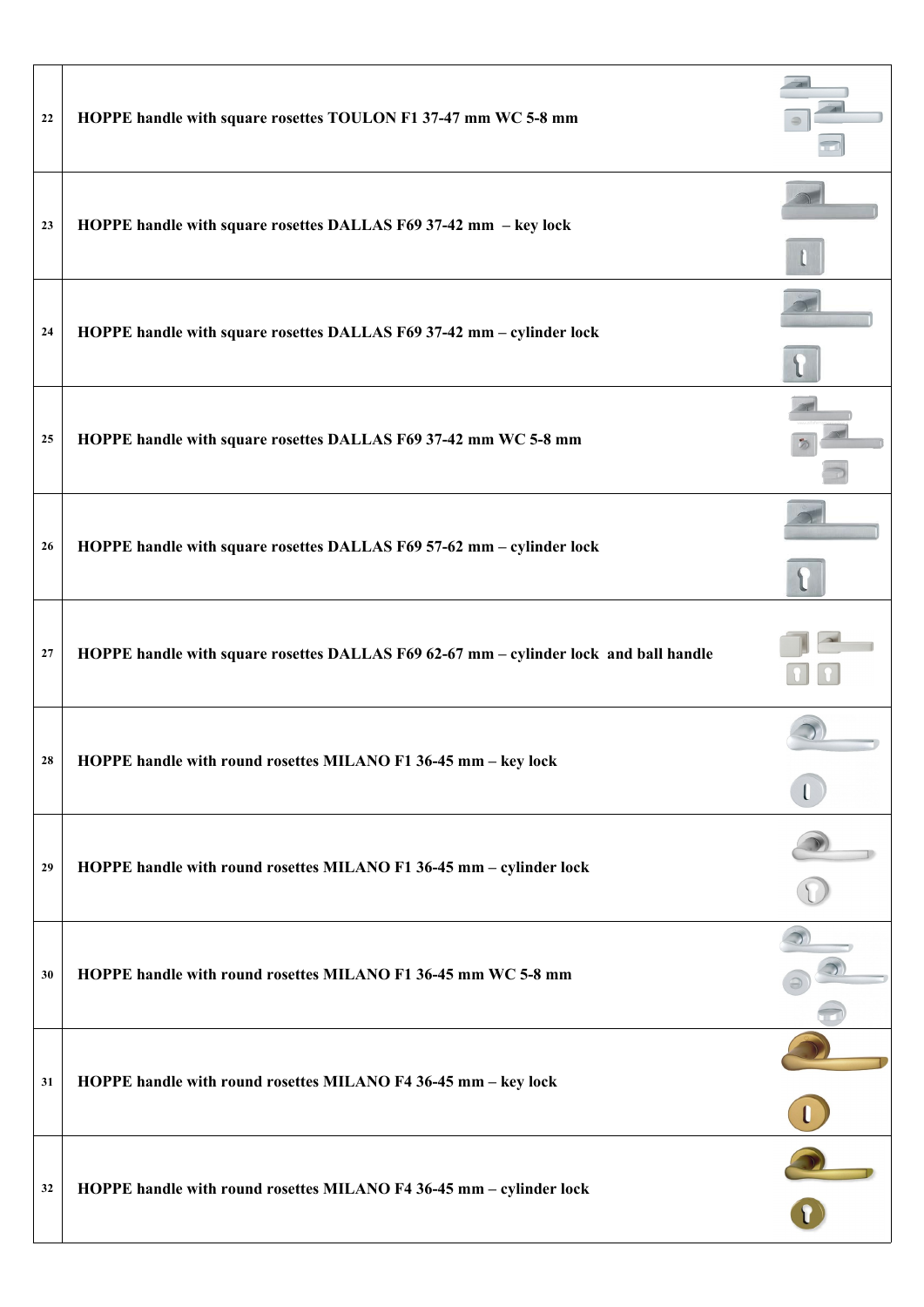| 33 | HOPPE handle with round rosettes MILANO F4 36-45 mm WC 5-8 mm         |  |
|----|-----------------------------------------------------------------------|--|
| 34 | HOPPE handle with round rosettes UTRECHT F69 39-47 mm - key lock      |  |
| 35 | HOPPE handle with round rosettes UTRECHT F69 39-47 mm - cylinder lock |  |
| 36 | HOPPE handle with round rosettes UTRECHT F69 39-46 mm WC 5-8 mm       |  |
| 37 | HOPPE handle with round rosettes ESSEN F69 39-47 mm - key lock        |  |
| 38 | HOPPE handle with round rosettes ESSEN F69 39-47 mm - cylinder lock   |  |
| 39 | HOPPE handle with round rosettes ESSEN F69 39-46 WC 5-8 mm            |  |
| 40 | HOPPE handle with round rosettes BADEN F69 39-47 mm - key lock        |  |
| 41 | HOPPE handle with round rosettes BADEN F69 39-47 mm - cylinder lock   |  |
| 42 | HOPPE handle with round rosettes BADEN F69 39-46 mm WC 5-8 mm         |  |
| 43 | HOPPE handle with round rosettes TOKYO F1 37-42 mm - key lock         |  |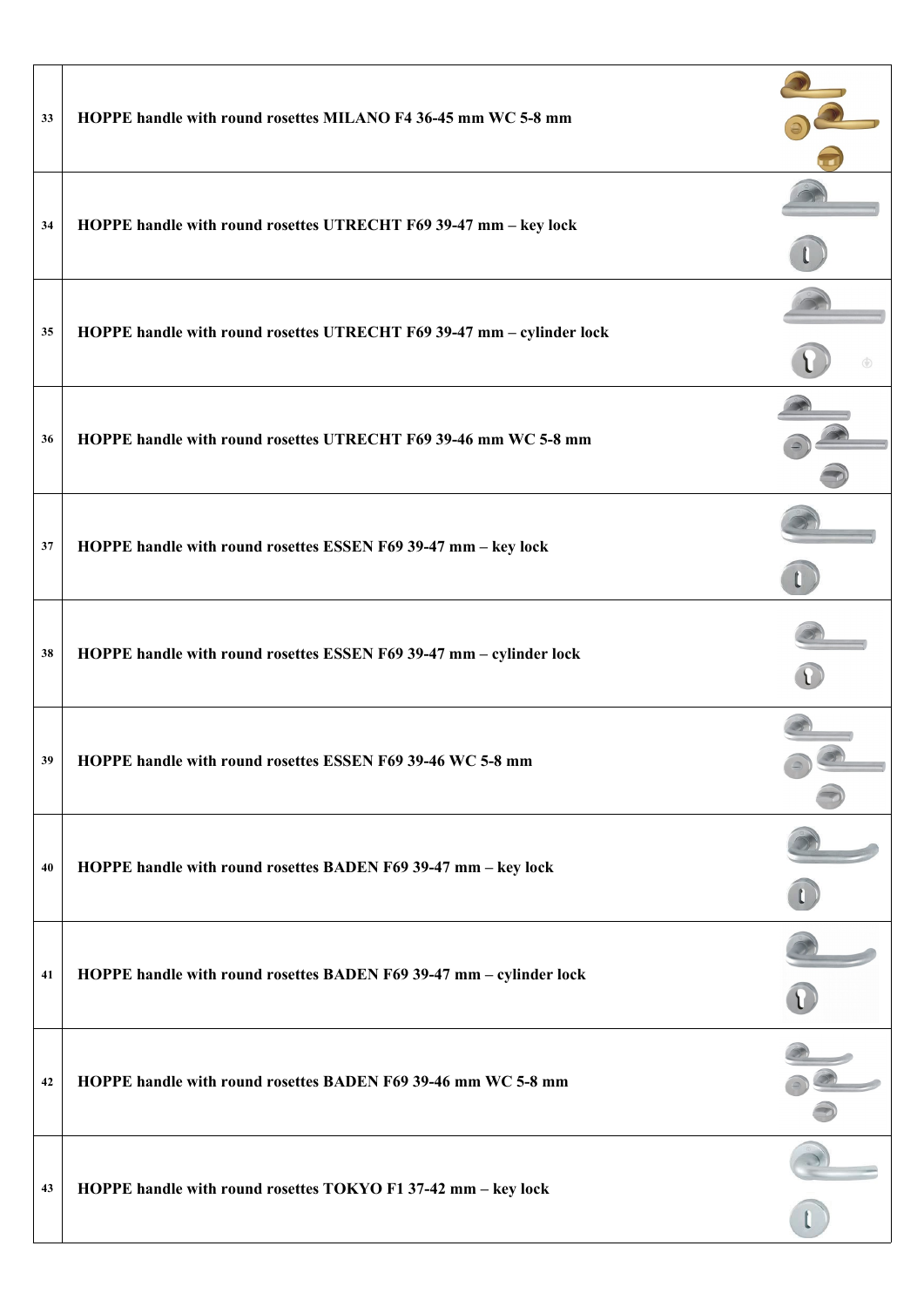| 44 | HOPPEhandle with round rosettes TOKYO F1 37-42 mm - cylinder lock    |  |
|----|----------------------------------------------------------------------|--|
| 45 | HOPPE handle with round rosettes TOKYO F1 37-42 mm WC 8 mm           |  |
| 46 | HOPPE handle with round rosettes TOKYO F4 37-42 mm - key lock        |  |
| 47 | HOPPE handle with round rosettes TOKYO F4 43-47 mm -cylinder lock    |  |
| 48 | HOPPE handle with round rosettes TOKYO F4 37-42 mm WC 8 mm           |  |
| 49 | HOPPE handle with round rosettes TOKYO F9 37-42 mm - key lock        |  |
| 50 | HOPPE handle with round rosettes TOKYO F9 37-42 mm - cylinder lock   |  |
| 51 | HOPPE handle with round rosettes TOKYO F9 37-42 mm WC 8 mm           |  |
| 52 | HOPPE handle with round rosettes ATLANTA F1 37-42 mm - key lock      |  |
| 53 | HOPPE handle with round rosettes ATLANTA F1 37-42 mm - cylinder lock |  |
| 54 | HOPPE handle with round rosettes ATLANTA F1 37-42 mm WC 5-8 mm       |  |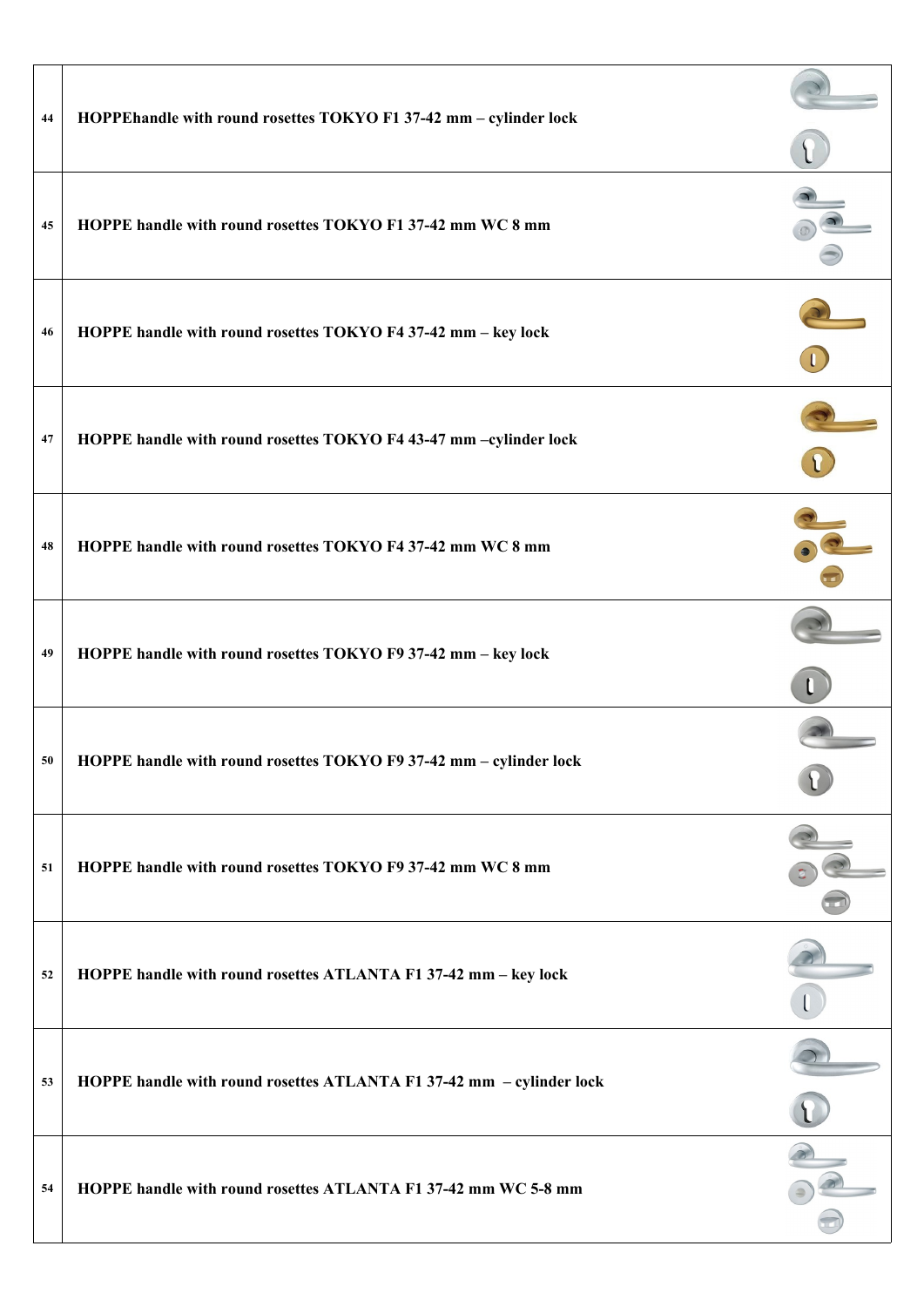| 55 | HOPPE handle with round rosettes ATLANTA F4 37-42 mm - key lock        |  |
|----|------------------------------------------------------------------------|--|
| 56 | HOPPE handle with round rosettes ATLANTA F4 37-42 mm - cylinder lock   |  |
| 57 | HOPPE handle with round rosettes ATLANTA F4 37-42 mm WC 6 mm           |  |
| 58 | HOPPE handle with round rosettes ATLANTA F4 92-97 mm - cylinder lock   |  |
| 59 | HOPPE handle with round rosettes ATLANTA F9 37-42 mm - key lock        |  |
| 60 | HOPPE handle with round rosettes ATLANTA F9 37-42 mm - cylinder lock   |  |
| 61 | HOPPE handle with round rosettes ATLANTA F9 37-42 mm WC 8 mm           |  |
| 62 | HOPPE handle with round rosettes ATLANTA F9 92-97 mm -cylinder lock    |  |
| 63 | HOPPE handle with round rosettes DUBLIN F94-1 37-76 mm - key lock      |  |
| 64 | HOPPE handle with round rosettes DUBLIN F94-1 37-76 mm - cylinder lock |  |
| 65 | HOPPE handle with round rosettes DUBLIN F94-1 39-48 mm WC 5-8 mm       |  |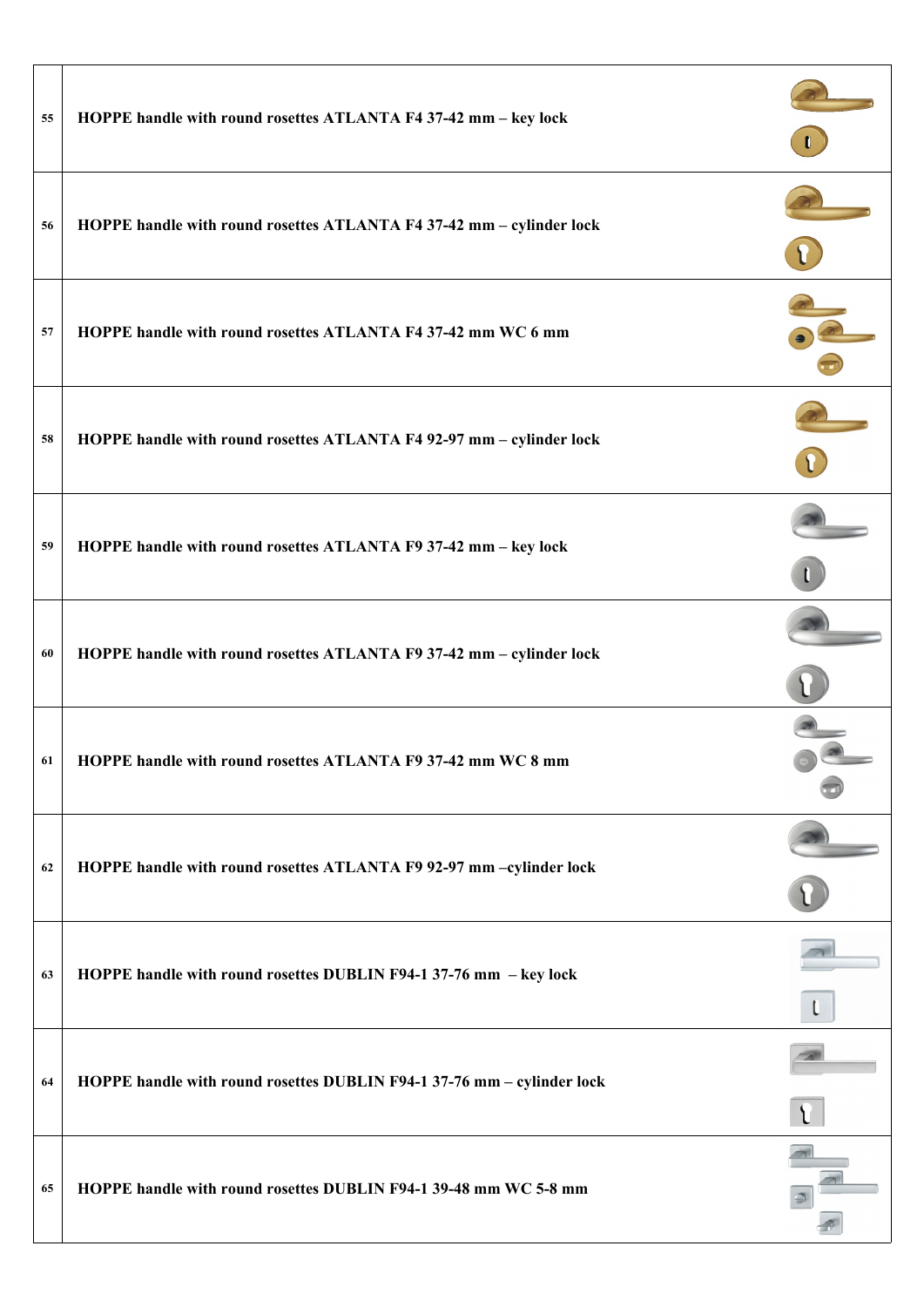| 66 | HOPPE handle with round rosettes VITORIA F1 37-42 mm - key lock        |  |
|----|------------------------------------------------------------------------|--|
| 67 | HOPPE handle with round rosettes VITORIA F1 37-42 mm - cylinder lock   |  |
| 68 | HOPPE handle with round rosettes VITORIA F1 37-42 mm WC 8 mm           |  |
| 69 | HOPPE handle with round rosettes VITORIA F9 37-42 mm - key lock        |  |
| 70 | HOPPE handle with round rosettes VITORIA F9 37-42 mm - cylinder lock   |  |
| 71 | HOPPE handle with round rosettes VITORIA F9 37-42 mm WC 8 mm           |  |
| 72 | HOPPE handle with round rosettes VITORIA F9 92-97 mm - cylinder lock   |  |
| 73 | HOPPE handle with round rosettes STOCKHOLM F1 37-42 mm - key lock      |  |
| 74 | HOPPE handle with round rosettes STOCKHOLM F1 37-42 mm - cylinder lock |  |
| 75 | HOPPE handle with round rosettes STOCKHOLM F1 37-42 mm WC 8 mm         |  |
| 76 | HOPPE handle with round rosettes STOCKHOLM F9 37-42 mm - key lock      |  |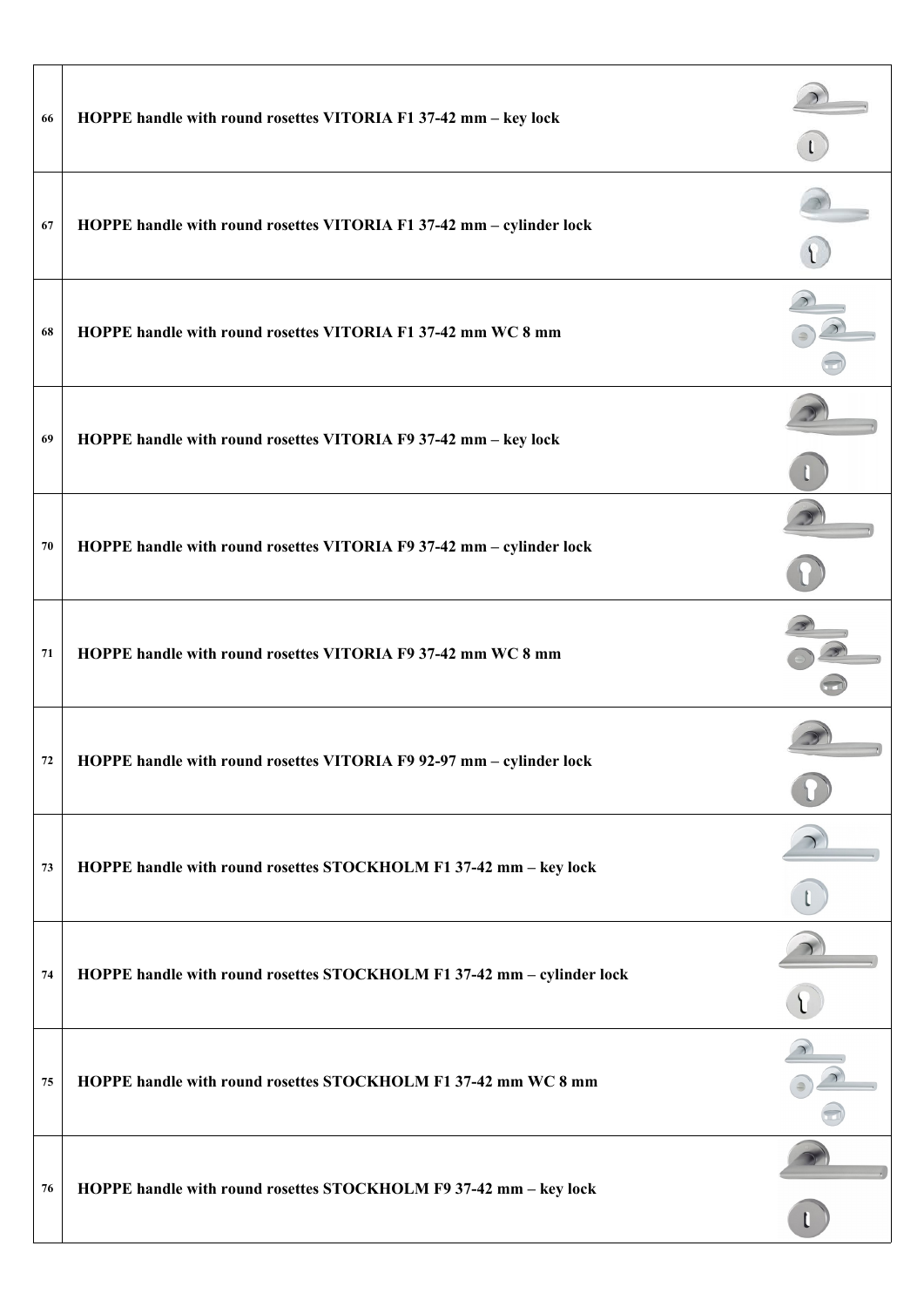| 77 | HOPPE handle with round rosettes STOCKHOLM F9 37-42 mm - cylinder lock  |  |
|----|-------------------------------------------------------------------------|--|
| 78 | HOPPE handle with round rosettes STOCKHOLM F9 37-42 mm WC 5-8 mm        |  |
| 79 | HOPPE handle with round rosettes STOCKHOLM F9 92-97 mm - cylinder lock  |  |
| 80 | HOPPE handle with round rosettes VERONA F1 37-42 mm - key lock          |  |
| 81 | HOPPE handle with round rosettes VERONA F1 37-42 mm - cylinder lock     |  |
| 82 | HOPPE handle with round rosettes VERONA F1 37-42 mm WC 5-8 mm           |  |
| 83 | HOPPE handle with round rosettes GENOVA F45-R 37-42 mm - key lock       |  |
| 84 | HOPPE handle with round rosettes GENOVA F45-R 37-42 mm - cylinder lock  |  |
| 85 | HOPPE handle with round rosettes GENOVA F45-R 37-42 mm WC 8 mm          |  |
| 86 | HOPPE handle with round rosettes BERGEN F49/F9 37-42 mm - key lock      |  |
| 87 | HOPPE handle with round rosettes BERGEN F49/F9 37-42 mm - cylinder lock |  |